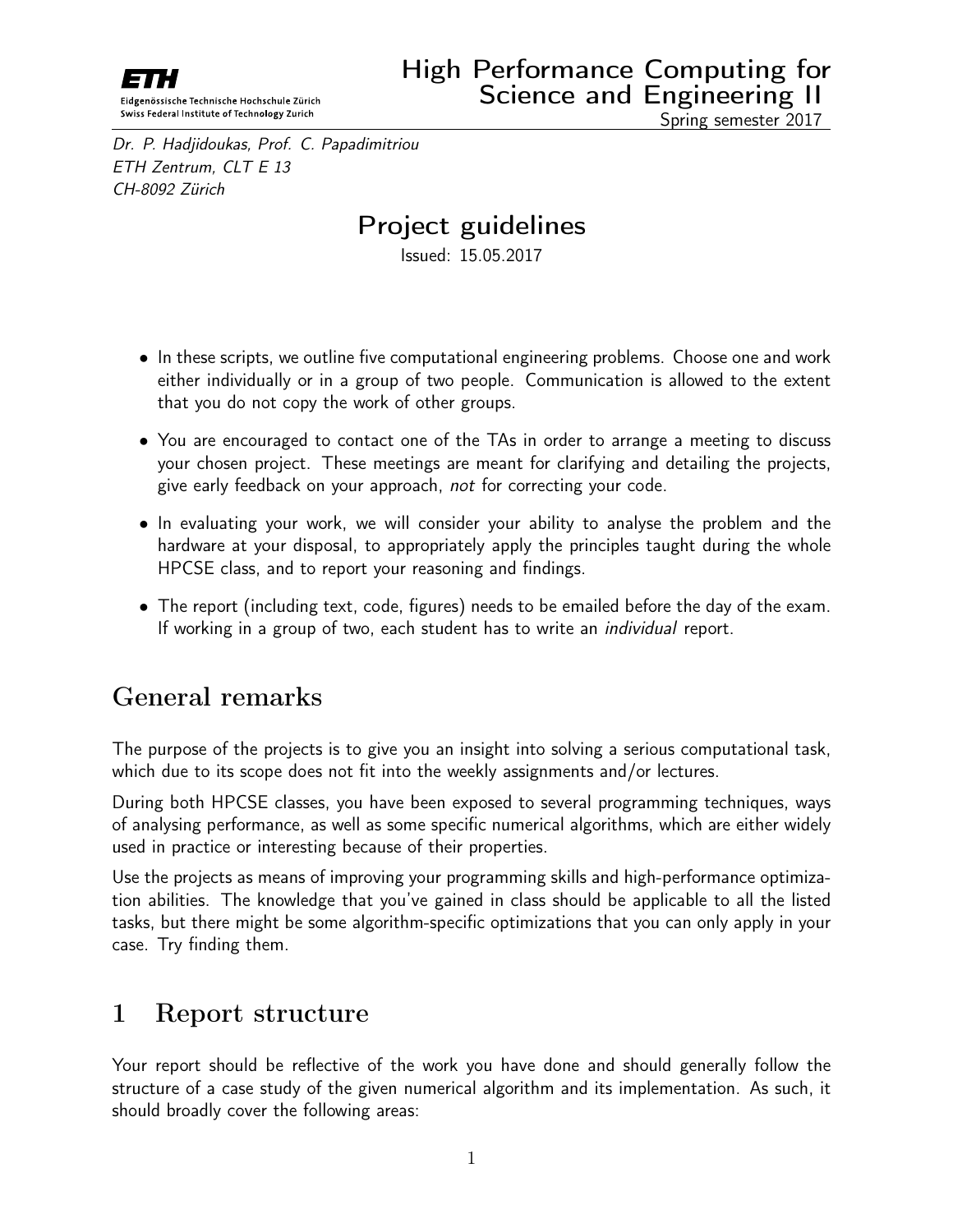### 1.1 Background

This section should include the motivation (i.e. why the method is useful) and the mathematical formulation. Some of the latter will be similar to the project description itself, but you might find it useful to recap it and include more analysis and derivations if you found them necessary for your own understanding. Note, however, that the background section should not include any results that you have learned of as you worked on the project. Think of the background section as one that answers the question of how the world looked like before I started working on the project.

Length: up to 10% of the whole report, excluding references.

#### 1.2 Baseline implementation

This section should clearly and succinctly describe your initial (serial, scalar) implementation.

It should contain the explanation of how your code-base is structured, the outline of important routines/functions and where they are location. If you had to make a particular design decision that had a major impact on the development, briefly describe it and provide justifications.

Where applicable, you should report on the **verification** of your algorithm. If you know that it should converge with some rate, include a plot that confirms this, by either comparing with a trustworthy reference implementation or by comparing with an analytic solution.

This section should conclude with the first performance analysis. The *apriori* analysis should include the computational intensity and location on the roofline plot. If the result is ambiguous, you should clarify how you counted the operations and memory transfers by pointing to specific code snippets.

The *aposteriori* analysis should measure the runtime, observing how it corresponds to the asymptotic algorithmic complexity, and the performance, observing what percentage of peak performance is reached. Both of these quantities are best presented by the means plotting them against the problem size.

You may find the following remarks useful:

- Make sure that the peak-performance is calculated for the machine you are using, and that it is the actual peak, that is, take into account that we are in single core, scalar mode.
- You may either work with flops per cycle or flops per second.
- Pay attention to how you count the data transfers (8B for double, 4B for single).

We suggest that you write this section before actually attempting further optimizations.

Length: up to 30% of the whole report, excluding references.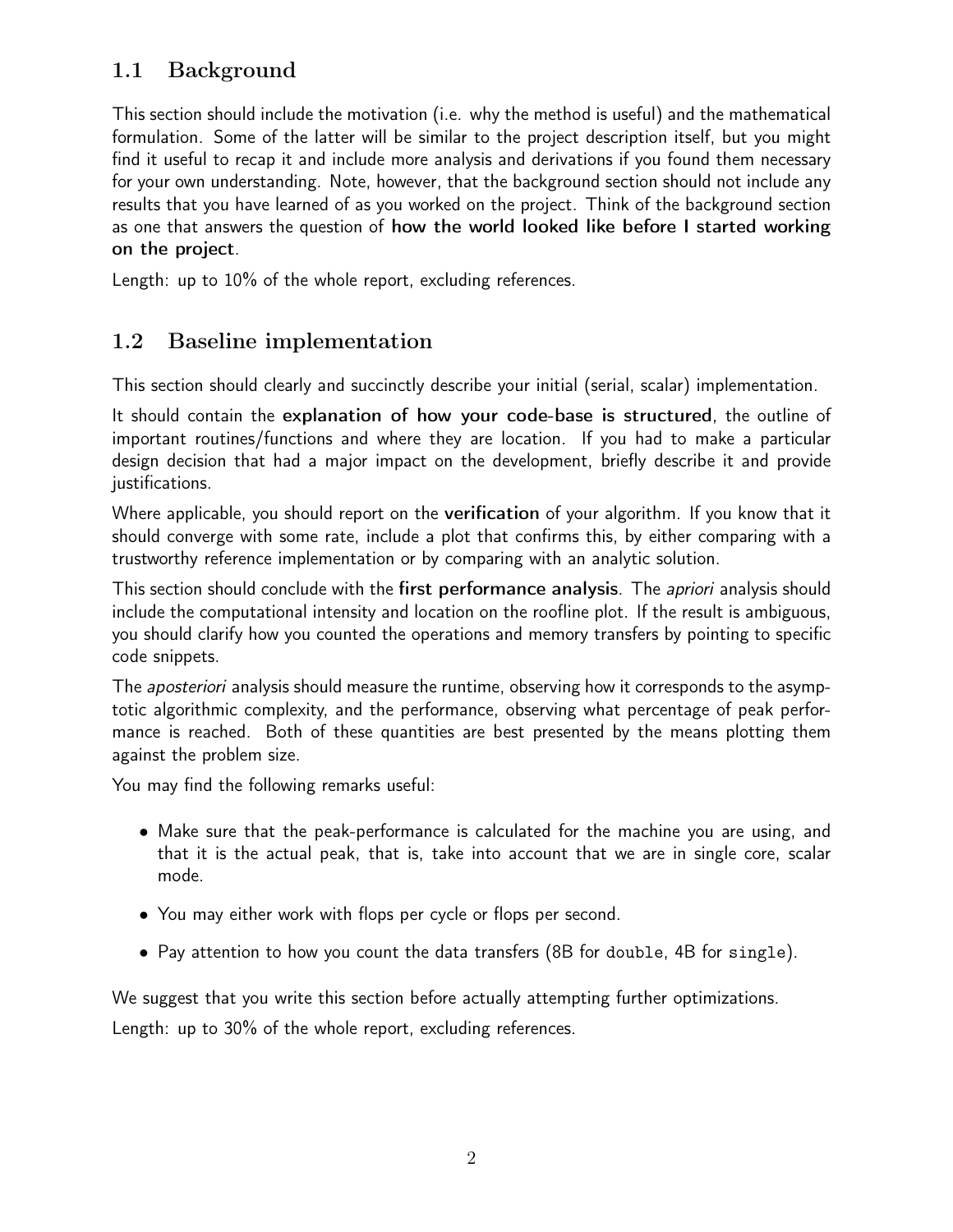#### 1.3 Optimization results

Depending on your analysis of the algorithm you will apply different optimization strategies, as discussed in the later sections of this guide and throughout the course. You might discover that some techniques are independent of each other, or that they are conflicting. Some might bring an improvement in one area, but cause a bottleneck in another. It might even happen that an optimization technique causes a runtime speedup, but decreases the performance (because the number of flops changes).

What we are trying to illustrate is that there are numerous outcomes of your attempts and we encourage you to try and report on as many of them as possible. Even if a particular technique did not work, do report on it.

Every technique that you attempt should be clearly explained, followed by runtime speedup (speedown) and performance plots. If an optimization did not work, try to provide your reasoning. Make all the measurements relative to the same baseline implementation. In explaining the technique, visual aids can be of great assistance. Use diagrams and computational flow graphs. Animations can also be very useful.

Lastly, pay attention to report on these:

- What compiler, which version and what optimization flags were used?
- How many experiments did you run to measure your timings?
- Were your timings done in cold or warm cache scenarios? If in cold cache, briefly state how you achieved it, if in warm cache, justify why.

Length: up to 50% of the whole report, excluding references.

#### 1.4 Conclusions

If the background answered the question how the world looked like before your work, the conclusions should answer how it looks like afterwards. Of all the optimization strategies, mention the ones that stand out, either in positive or negative way. Be evaluative of the algorithm itself, i.e. how well it lends itself to optimization strategies. Clearly state the contributions to the case study. A good report will also end with possible questions that you discovered, but whose answers did not fit this particular work.

Length: up to 10% of the whole report, excluding references.

## 2 Optimizations

We encourage you to go review the lecture material from both classes. In general, however, a rule-of-thumb approach should proceed in stages:

1. scalar optimizations (single scalar assignments, reordering and unrolling for pipelining, varying memory layouts, blocking),